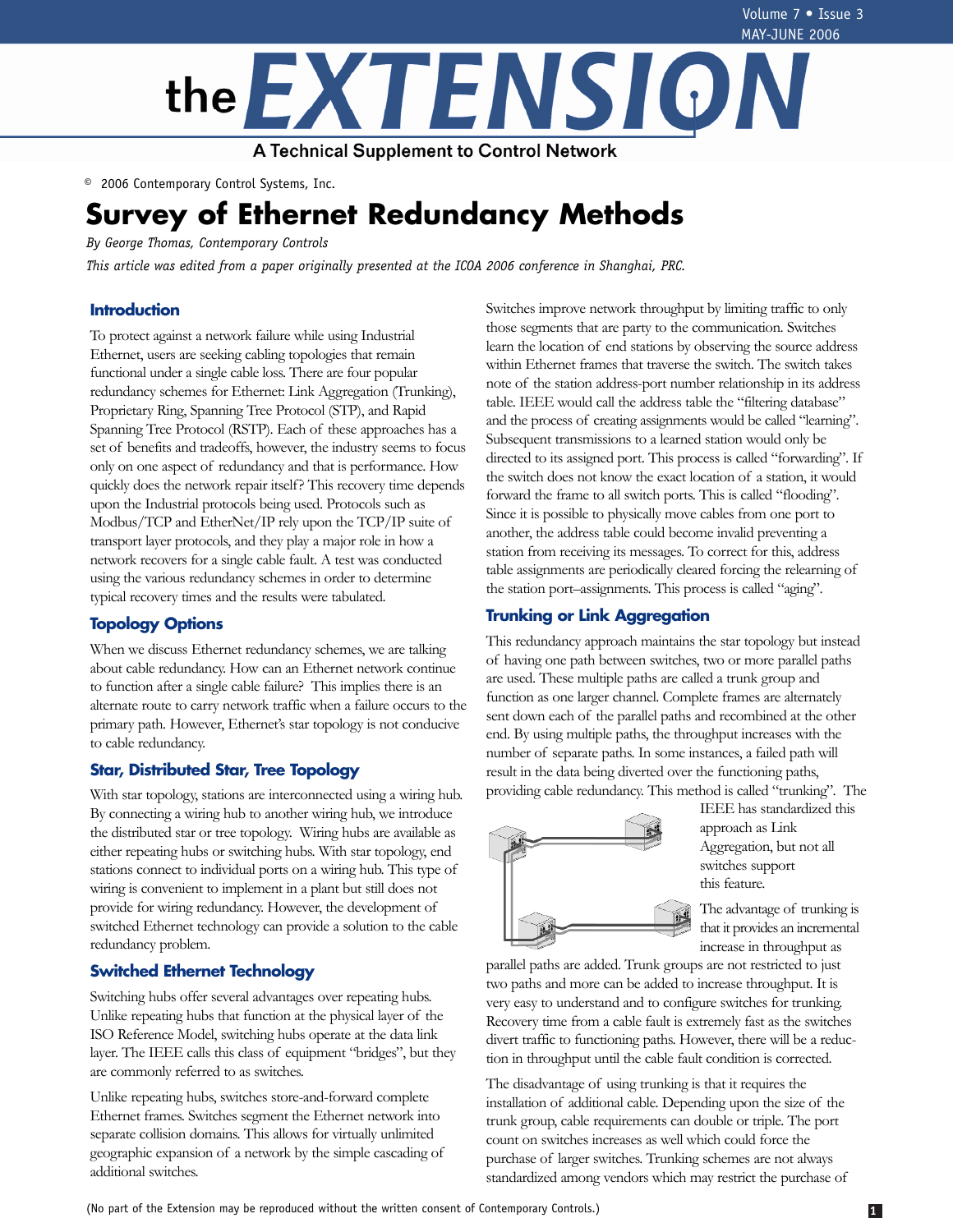all equipment from the same vendor. Although trunking supports star topology, implementing star topology becomes more involved because of the increased cable usage.

# **Ring Topology and the Dreaded Loop Condition**

It would appear that a ring topology would be the logical choice for redundancy since a break at any point along the ring would still leave all stations connected. However, Ethernet does not inherently support this type of topology since it would result in an endless loop condition.

Switches store-and-forward frames. A frame received on one port is forwarded to the port indicated in its address table. However, a broadcast frame that is intended to all other stations is flooded to all ports on the switch. The next switch in line will do the same and eventually the broadcast will return to the originating switch repeating the process. This situation will continue endlessly, completely consuming bandwidth, until one of the ring segments is broken. This situation needs to be avoided if ring topology is to be employed.

By using switched Ethernet technology, it is possible to wire a network in either a ring or mesh topology while guarding against the loop condition. This is accomplished by blocking those ports that will create a loop condition, and activating those same ports when a primary path failure occurs. We will study three approaches: Proprietary Ring, Spanning Tree Protocol, and Rapid Spanning Tree Protocol.

# **Proprietary Ring**

Several vendors have developed their own implementation of a ring topology that continues to function when one segment within the ring is broken. Typically, all switches are connected to one another through designated ring ports. One of the switches is assigned as master and blocks the port that would result in a loop condition. Each switch monitors the condition of its ring ports and reports to the master if one of its ring ports has failed. Upon receiving a report of a port failure, the master enables its backup port and instructs all switches to clear their address table. This rapid aging of each address table is to force the switches to relearn the new station-port assignments since there has been a topology change. Once the fault condition is corrected, the master is informed accordingly.

The master then informs all switches to again clear their address table; the master disables the backup port and instructs the switches to enable their primary ring ports.

The advantage of Proprietary Ring is that it is simple to understand and configure. Recovery times are very fast. Any link segment such as twisted-pair or fiber optics will work. Some implementations will even support coaxial cable. Recovery times are repeatable.

The disadvantage is that the schemes are proprietary requiring that all equipment come from the same vendor. Some implementations require a separate redundancy manager. This scheme only operates as a ring and sometimes ring topologies are not convenient to implement in a factory.



# **Spanning Tree and Rapid Spanning Tree Protocols**

The standardized method of supporting alternate cabling paths is explained in IEEE 802.1D Media Access Control

(MAC) Bridges. Two protocols have resulted from this standard. The original was the Spanning Tree Protocol and the second is the Rapid Spanning Tree Protocol. STP is based upon timers and will operate with link segments as well as coaxial cable segments. RSTP provides much faster recovery times because its protocol examines the link status of ports and it has reduced the number of states within the spanning tree algorithm to just three: "forwarding", "learning" and "discarding". It will only operate with link segments. Both protocols are very complex, but they will operate with ring or mesh topologies.

The two protocols will interoperate. Bridges communicate to one another by sending out Bridge Protocol Data Units (BPDUs). The revision number of the BPDU identifies either STP or RSTP. Within the BPDU, there is information about the topology of the network. Bridges determine the best path to the "root bridge" based upon "path cost" which is reported by the various bridges. One bridge is elected the "root bridge" (based upon the lowest value Bridge ID) while all other bridges revert to "designated bridge" status. Alternate paths are identified with one of the connected ports reverting into the "discarding" state so as not to create a loop. Upon a topology change due to a failed connection, the discarding port reverts to forwarding and the alternate path is enabled.

The advantages of STP and RSTP are that they are part of an IEEE standard that is well supported by the various vendors allowing for the mixing of vendor equipment in the field. Both protocols are not limited to just ring topology. A mesh topology will work as well. The protocols could also be used in a star topology to guard against cabling mistakes that can result in a loop. RSTP has a much faster recovery time then STP since it is not solely based upon timers.

The disadvantages to either STP or RSTP is that both protocols are very complex to understand and difficult to configure. Parameters may need to be "tuned" in the field in order to yield acceptable recovery times. STP has a very slow recovery time and represents the "old" standard. Depending upon the application, the STP recovery time may be unacceptable.

# **ISO Reference Model Used in Industrial Automation**

We are familiar with the seven-layer ISO Open Systems Interconnection Reference Model used to define communication tasks. The Internet version collapses this model down to five levels, and that is what best describes Industrial Automation communication. For Ethernet networks we would typically have 100BASE-TX at the physical layer, 802.3 Ethernet at the data link layer, the Internet Protocol (IP) at the network layer, either the Transmission Control Protocol (TCP) or the User Datagram Protocol (UDP) at the transport layer and finally one of the several industrial automation protocols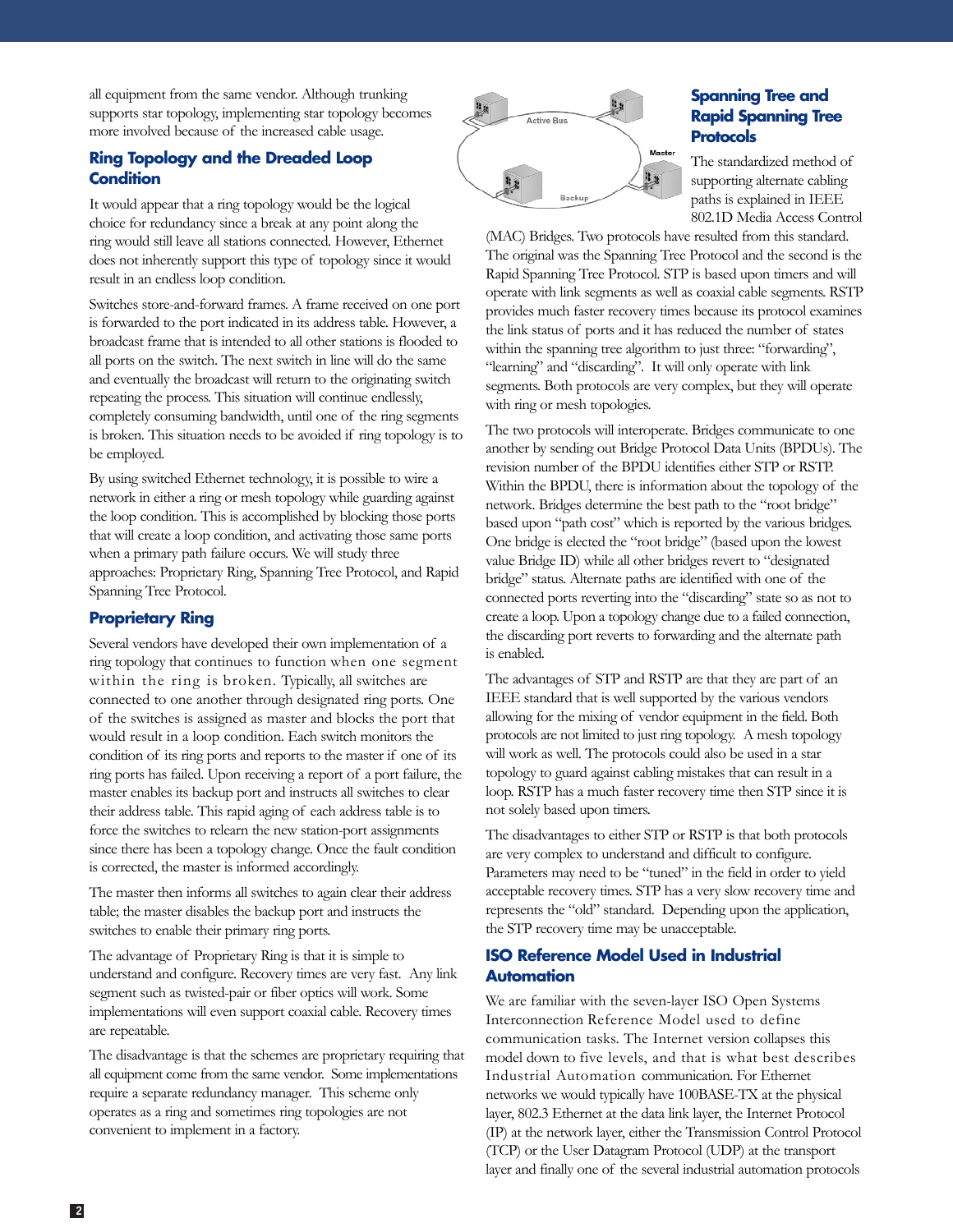at the application layer. Application layer examples would include Modbus/TCP, EtherNet/IP, and BACnet/IP. They differ in how they use the services at the lower layers. Modbus uses the services of TCP while EtherNet/IP uses UDP for implicit messaging. BACnet uses UDP. The type of service used could have an impact on recovery time.

TCP and UDP are both transport layer protocols that operate quite differently. TCP is connection-based guaranteeing the delivery of a message while UDP is connectionless and only provides best effort delivery services. With TCP corrupted or failed packets are automatically

| Application |
|-------------|
| Transport   |
| Network     |
| Data Link   |
| Physical    |

resent. With UDP there is no automatic acknowledgement of a successful receipt of a packet. That task is left to the application layer. Industrial automation protocols typically take this approach since it improves the real-time performance of the network. This was a consideration as we tested the various redundancy schemes for recovery responsiveness.

### **Obtaining Empirical Recovery Time Data**

In order to test for recovery times, we needed to create a representative network. Instead of using commercial programmable logic controllers (PLCs) and Ethernet-based input/output (I/O) devices, we used two PCs running custom programs. By using PCs, we can construct the length and type of Ethernet frame we want, and send it out as either a TCP segment or a UDP datagram. We could vary the transmission rate to simulate the performance of a PLC. The first PC is called the master. It will function as the host PLC by initiating a very simple master/slave protocol to the second PC that is functioning as a slave. It only responds to the command that came from the master. The master/slave protocol is the most common protocol used in industrial networks. Instead of the master commanding the slave to report its input status or to set the slave's outputs, we have instructed the slave to immediately repeat the command it has received. The slave is therefore functioning as an echo server; simply repeating what it has heard as fast as it can. The master awaits the response and matches it against the command to verify the message integrity. Once confirmed, another command is immediately sent. By fully understanding the average time for a response, it becomes very easy to determine the time for an abnormal response. This will be the response after removing one of the forwarding links.

Although the above plan works well for using UDPs, we needed to change the application program in order to handle TCPs. For the TCP portion of our test, we completely relied upon TCP to acknowledge the successful transmission of the messages. Only after a successful receipt of the command message, would the echo be sent. We observed later that this change impacted the recovery times.

#### *Ring Topology Instead of Mesh*

The next decision was to select the network topology and the number of switches in the network. We elected to only use managed switches that were capable of being configured for STP, RSTP, trunking or proprietary ring. We decided to use the same ring topology that was shown in the 802.1D-2004 standard for

RSTP. Although STP and RSTP can function in either a mesh or ring topology, we did not want to change the topology when we tested for proprietary ring. In this way we would have consistent data. Besides, the ring topology tends to be the more popular selection when incorporating redundancy schemes. This presented a slight problem with the trunking test since loops are not allowed. For trunking, we broke the ring by removing the same segment that was being used as the alternate segment. In this way the same number of switch hops (in our case four) would occur during communication as would be experienced with STP, RSTP and proprietary ring. It must be remembered, however, that with trunking a segment in the diagram really means two separate paths. So when we test the performance after a break, we mean that we removed one of these paths when testing the trunking scheme. Like the diagram, we used six managed switches. We could have used more but we felt this would be a representatively sized network. We set all ports to 100 Mbps full-duplex with PAUSE enabled. We chose copper cabling for convenience although we could have used fiber optics as well.

#### *Normal and Alternate Paths*

This network diagram was taken from the RSTP section in 802.1D. In this diagram there are six switches each shown with a unique Bridge ID. Since Bridge 111 has the lowest numerical bridge value, it becomes the root bridge in STP and RSTP testing. When conducting either the trunking or proprietary ring tests, the root bridge has no special significance. There are three ports on each switch numbered from 1 to 3.



A port with a solid black dot indicates that the port will be "forwarding frames" (normal operation) away from the root bridge. A port with an unfilled circle means that the port is "forwarding frames" towards the root ridge. Attached to segment A will be our master PC and attached to segment G is our slave PC. You will notice that port 3 on Bridge 444 is "discarding". What this means is that it is receiving traffic, but it does not pass the traffic on to its switch fabric because to do so would create a loop. However, this port is attached to a healthy segment H that could form the alternate path in the event of a segment failure somewhere else around the ring. Therefore under normal operation, a transmission from the master PC will travel through switches 111, 222, 333 and then 444 before it gets to the slave PC. The slave to master response would travel through the same path in reverse order. If a break occurs at segment D, the network will reconfigure such that a transmission from the master PC will now travel from 111, 666, 555 and then 444 before it gets to the slave PC.